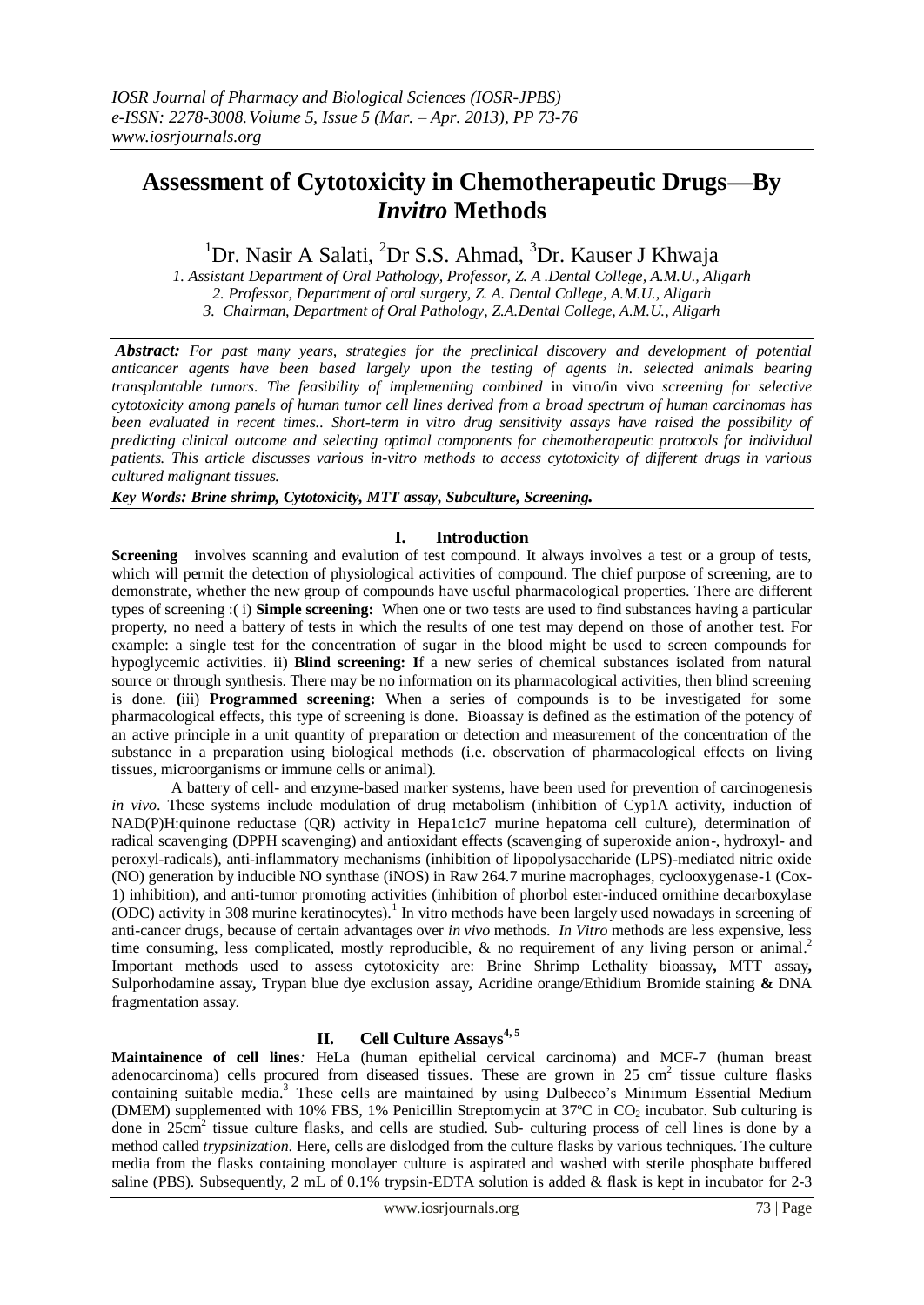min. This allows the cells to be detached. The flask is taken from the incubator and the cell detachment is confirmed by observing under an inverted microscope. Once the cells are completely detached from the flasks, 3 mL of DMEM media containing 10% FBS is added and mixed well.

Cell viability is checked with a small sample of the suspension by trypan blue dye exclusion test. This method is used to obtain a single cell suspension from a monolayer culture.

**Preservation of the tumor cells:** Tumor cells from the first and second passage of transplantation are stored in liquid nitrogen in cryovials containing media supplemented with 20% serum and 10% DMSO as preservative at a concentration of 10<sup>6</sup> cells/mL. This constitutes the tumor bank. After every 10 passages, that tumor cell line is discarded and new passage is started using the original tumor cells from the tumor bank.

# **III. Brine Shrimp Lethality Assay**

**Principle:** A method utilising brine shrimp (*Artemia salina*), is a simple bioassay for natural product research. The procedure determines lethal concentrations of active compounds in brine medium. The activities of a broad range of active compounds are manifested as toxicity to the shrimp. The method is rapid, reliable and has been used for over thirty years in toxicological studies. A positive correlation exists between brine shrimp lethality and human carcinoma.

**Hatching chamber:** It is made of glass, with aluminum lid on top. The chamber is divided into two equal parts with the help of a laminated plywood divider having a number of holes of 2 mm size. One of the compartments is illuminated with a lamp (60 watts), while the other is darkened. Both the chambers are aerated.

**Drug sample preparation**:Samples of the drug are prepared by dissolving 5mg of drug in 10 ml of DMSO to get 500 µM stock solution. From this stock final drug concentration are prepared and volume is made up to 5ml (in 7 ml vial capacity) with solution which contain specific volume of brine and yeast suspension to get the final drug conc. Three replicates were prepared for each dose level. Control vials are prepared by adding equal volumes of distilled water.

**Bioassay Method:** The 5.0L of artificial sea water is added to the special chamber 0.20mg of the eggs are washed with water and then these eggs are sprinkled into the compartment which is darkened. Aeration is provided in compartments. After 48 hrs, the phototropic nauplli are collected and are used for bioassay. Nauplli are drawn in a pipette along with water, and ten of such shrimps are transferred to each sample vial after they are counted in the stem of pipette against lighted background. The artificial sea water is added to each vial to make upto 5ml. A drop of dry yeast suspension (3 mg in 5-ml sea water) is added to each vial as food for shrimps. The vials are maintained under illumination. After 24hrs, survivors are counted by using 3X magnifying glass, and the percent deaths and  $LD_{50}$  values are calculated.

## **IV. MTT assay**

**Principle:** Succinate-tetrazolium reductase system belongs to the mitochondrial respiratory chain functioning in metabolically active cells. MTT, [3-(4, 5-dimethylthiazol-2-yl)-2, 5-diphenyltetrazolium bromide], is reduced to formazan by viable cells with the help of "Succinate-tetrazolium reductase" system. Formazan is largely impermeable to cell membranes, thus resulting in its accumulation within the healthy cells. Dimethyl sulphoxide (DMSO) on reacting with formazan gives purplish color. The optical density (OD) of purple colored solution developed is read using a conventional ELISA plate reader at 590nm (maximum absorbance). This ability of cells to reduce MTT provides an indication of the mitochondrial integrity and activity, interpreted as a measure of quantitative assessment and viability of cells.

# **Reagents and Materials used in this assay are:**

- Fetal bovine serum (FBS) and
- DMEM (Dulbecco's Minimum Essential Media)
- MTT reagent
- Tissue culture flasks, 96 well Microculture plates
- Penicillin, Streptomycin

Bioassay method: Exponentially growing HeLa cells are harvested from 25cm<sup>2</sup> tissue culture flasks and a stock cell suspension  $10^5$  cell/mL) is prepared with media. A 96-well flat bottom tissue culture plate is seeded with 1x10<sup>4</sup> cells in 0.1 mL of suitable media supplemented with 10% serum and allowed to attach for 24 hrs**.** Test compounds are prepared just prior to the experiment in 0.1 % DMSO and serially diluted with suitable medium to get the different concentrations of 12.5, 25, 50, 100 and 200 μg/mL. After 24 hrs of incubation, cells are treated with 100 μL of test compounds from respective concentrations and the plates are again incubated for 48 hours**.** The cells in the control group received only the medium containing the 0.1 % DMSO (vehicle)**.** Each treatment is performed in triplicates.After the treatment, drug containing media is removed and washed with 200 μL of PBS. To each well of the 96 well plate, 20 μL of MTT reagent (Stock: 5 mg/mL in PBS) is added and incubated for 4h at 37ºC. After 4hrs of incubation the plate is inverted on tissue paper to remove the MTT reagent.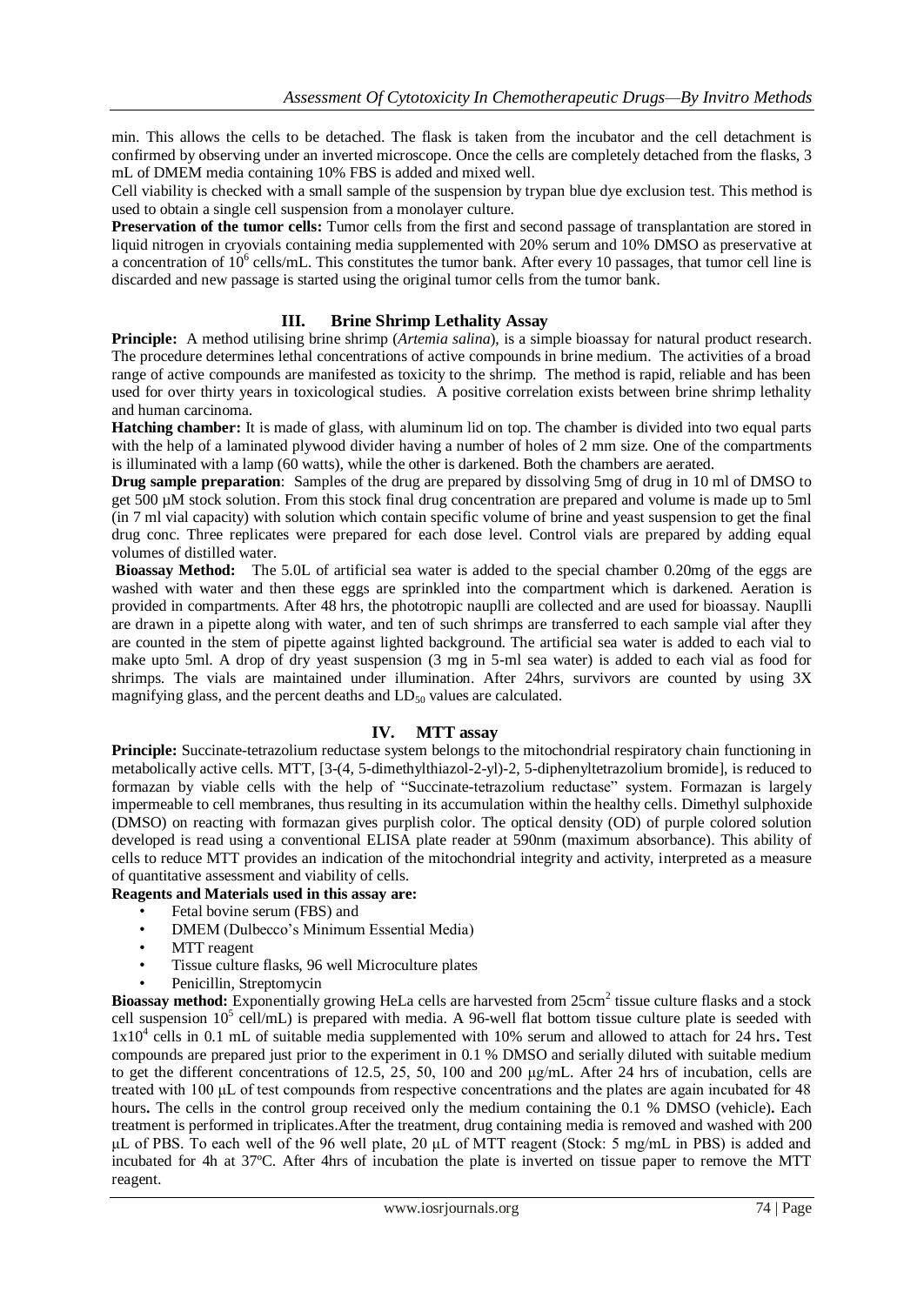The optical density (O.D) is measured by an Enzyme Linked Immunosorbent Assay (ELISA) plate reader at 540 nm.

## *Percent cytotoxicity = [(AbsControl-AbsBlank)-(AbsTest-AbsBlank)/(AbsControl-AbsBlank)]X 100)*

## **V. Determination of Total Cell Protein Content by Sulphorhodamine B (Srb)**

**Principle:** SRB is a bright pink aminoxanthene dye with two sulfonic groups. Under mild acidic conditions, SRB binds to protein basic amino acid residues in TCA (Trichloro acetic acid) fixed cells to provide a sensitive index of cellular protein content. Color development in SRB assay is rapid, stable and visible. The developed color can be measured over a broad range of visible wavelength in either spectrophotometer or an ELISA plate reader. When TCA-fixed and SRB stained samples are air-dried, they can be stored indefinitely without deterioration.

**Reagents:** The reagents used in this assay are:

- SRB dye (0.054% prepared in 1% acetic acid)
- 10 mM TRIS base
- 50 % TCA (Trichloro acetic acid)
- Microplate reader (ELISA Reader)

**Procedure:** Cells are seeded onto 96-well microtiter plates at a concentration of (1X10<sup>5</sup>cell/mL). The plates are incubated at 36.5° C in humidified  $CO_2$  (10%) incubator for 24 hr. About10µL of test compound is added to these plates. Plates are incubated for next  $48-72$ hr at  $36.5^{\circ}$  C in humidified CO<sub>2</sub> (10%) incubator. After incubation medium is removed for the wells and 200μL of 10% TCA is added. After 30 minutes, plates are washed gently under tap water and air dried at room temperature. Then 100μL SRB reagent is added into each well and left for 15minutes. 1% acetic acid is used to remove SRB. After air drying, 0.2ml of 10mM unbuffered TRIS base is added, and absorbance is measured at 540 nm.

ED50 value of compounds possessed cytotoxic activity is calculated by following formula:

#### *Percentage growth inhibition = 100-(AbsTest/AbsControl) X 100*

## **VI. Trypan Blue Dye Exclusion Assay**

*Principle:* It is a short-term in vitro screening system for test compounds. A living cell membrane has the ability to prevent the entry of certain dyes into the cell. Hence, the viable cells remain unstained and can be easily distinguished from the dead cells that take up the dye and appear blue under the microscope.Cell lines like, MCF-7 (Human breast adenocarcinoma cells, ER positive), EAC (Ehlrich's ascitic carcnoma*)* are used.

**Procedure:** Ascitic fluid withdrawn from the peritoneum of EAC inoculated animals is washed with PBS. The stock cell suspension of  $1 \times 10^7$  is made with PBS from which 0.1ml of suspension is taken in sterile test tubes. The cells are treated with 0.1ml of drug solution of varying concentrations and 0.7ml of PBS was added. The cells are incubated at  $37^{\circ}$ C for 3hrs. After the exposure 0.1ml of trypan blue is added and mixed well. The total number of dead and living cells in all the four corner squares of the chambers are counted using haemocytometer.

*Percentage viability/cytotoxicity is done by comparing number of unstained cells with total number of cells.*

# **VII. Acridine Orange/Ethidium Bromide Staining (Ao/Eb Staining)**

**Principle:** Chromatin condensation and nuclear fragmentation remain the hallmarks of apoptotic cells. For morphological examination of the cells, fluorescent DNA binding dyes (such as AO/EB staining) is a method of choice. Acridines orange (AO) permeates all cells and makes the nuclei appear green. Ethidium bromide (EB) is only taken up by cells when cytoplasmic membrane integrity is lost, and stains the nucleus red. Live cell show green color, whereas early apoptotic cells show bright green (condensed or fragmented chromatin). Late apoptotic cells are colored orange chromatin.

**Cell lines**: MCF-7 (Human breast adenocarcinoma cells)

## **Reagents:**

• 1 mg Ethidium bromide dissolved in 1 mL milli-equivalent water

• 1 mg Acridine orange dissolved in 1 mL meq water

**Procedure:** MCF-7 cells ( $\overline{1}X10^6$ ) are seeded in T-25 flask in 5 mL of DMEM (Dulbecoo's modified eagle's medium) supplemented with 10% FBS and allowed to attach for 24h.Then the petroleum ether, ethyl acetate, butanolic and alcoholic extracts are added at their IC50 (determined from SRB assay) to the flasks, and the flasks are kept in incubator for 48 hrs at 37 °c. Media containing floating cells is removed into centrifuge tubes and centrifuged at 1000 rpm for 5 min. Cells are washed with PBS and stored at  $4^{\circ}$ C in ethanol. To 20 µl of the cell suspensions, 5μl of ethidium bromide and 5μl of acridine orange solutions are added and kept for 5 minutes.

 A small aliquot of this solution is placed on a slide and observed under the fluorescent microscope (blue filter).